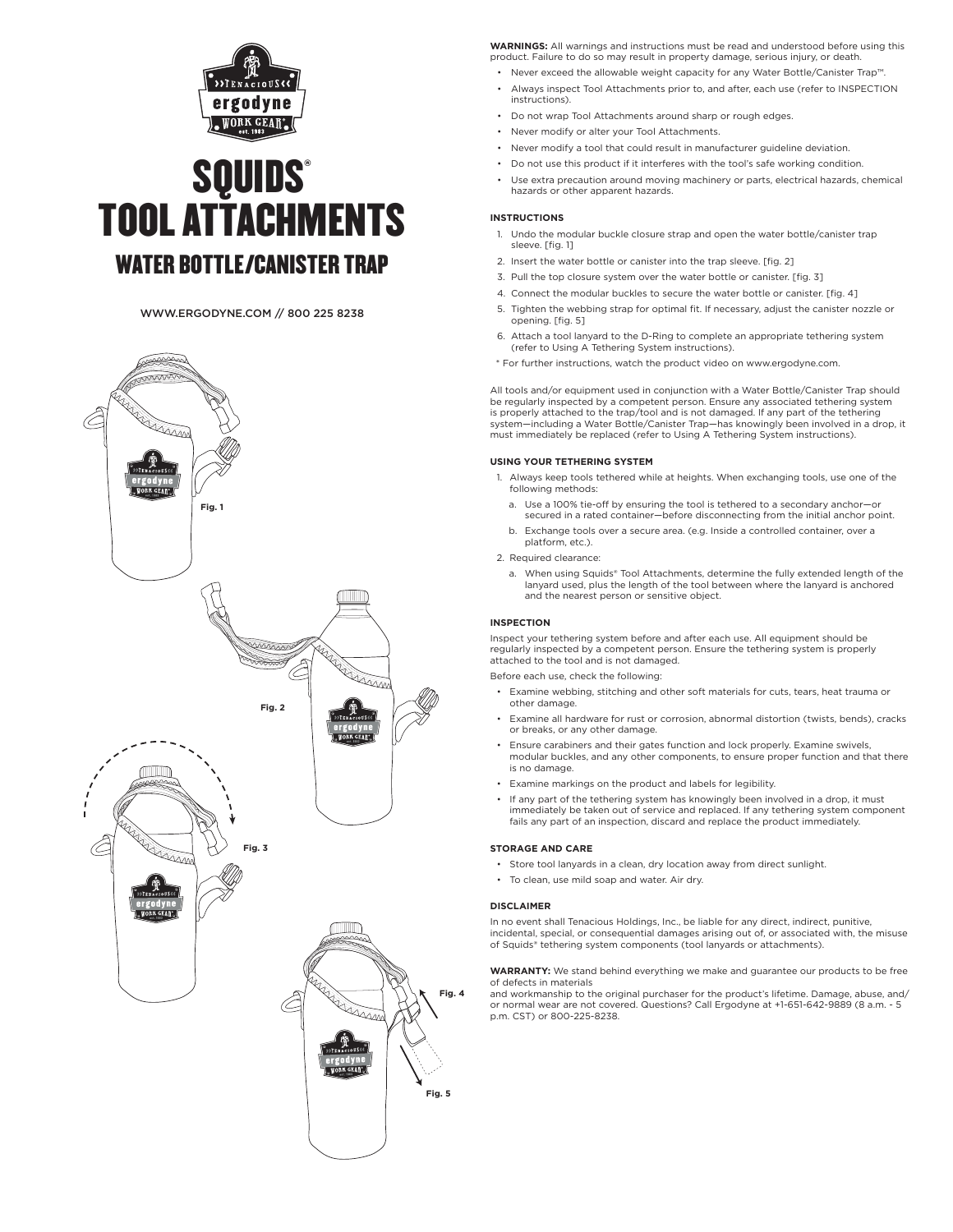**ADVERTENCIAS:** Deben leerse y comprenderse todas las advertencias e instrucciones antes de usar este producto.

En caso de no hacerlo, pueden producirse daños materiales y lesiones graves o incluso fatales.

- Nunca supere la capacidad de peso permitida para el enganche para envase/botella de agua.
- Inspeccione siempre los acoplamientos para herramientas antes y después de cada uso (consulte las instrucciones en INSPECCIÓN).
- No ate los acoplamientos para herramienta alrededor de bordes afilados o rugosos.
- Nunca modifique ni altere los acoplamientos para herramientas.
- Nunca modifique una herramienta si el cambio podría provocar una desviación de las pautas del fabricante.
- No utilice este producto si interfiere con la condición de funcionamiento seguro de la herramienta.
- Tenga mayor precaución en las cercanías de piezas o maquinaria en movimiento, peligros eléctricos, peligros químicos u otros peligros evidentes.

## **INSTRUCCIONES**

- 1. Desabroche la correa de cierre con hebilla modular y abra el enganche para envase/ botella de agua [fig. 1].
- 2. Inserte la botella de agua o envase en la funda de anclaje [fig. 2].
- 3. Tire del sistema de cierre superior de la botella de agua o envase [fig. 3].
- 4. Conecte las hebillas modulares para asegurar la botella de agua o envase [fig. 4].
- 5. Apriete la correa de malla para un ajuste óptimo. Si es necesario, ajuste la boquilla o la abertura del envase [fig. 5].
- 6. Acople una cuerda de amarre para herramientas al anillo en forma de D para que el sistema de anclaje sea el adecuado (consulte las instrucciones en Cómo utilizar el sistema de anclaje).

\*Para obtener más instrucciones, vea el vídeo del producto en www.ergodyne.com.

Todas las herramientas y/o equipos utilizados con un enganche para botella/envase de agua deben ser inspeccionados por una persona competente de manera periódica. Asegúrese de que el sistema de anclaje asociado esté sujetado adecuadamente a la trampa/herramienta y no esté dañado. Si sabe que alguna parte del sistema de anclaje se ha caído, incluido el enganche para botella/envase de agua, debe reemplazarla de inmediato (consulte las instrucciones en Cómo utilizar el sistema de anclaje).

## **CÓMO UTILIZAR EL SISTEMA DE ANCLAJE**

- 1. Siempre mantenga las herramientas amarradas mientras está en la altura. Cuando intercambie herramientas, utilice uno de los siguientes métodos:
	- a. Utilice un amarre al 100 %. Para ello, asegúrese de que la herramienta esté amarrada a un anclaje secundario, o asegurada en un recipiente con certificación, antes de desconectarla del punto de anclaje inicial.
	- b. Intercambie herramientas sobre un área segura (por ejemplo, dentro de un recipiente controlado, sobre una plataforma, etc.).
- 2. Espacio libre necesario:
	- a. Cuando utilice acoplamientos para herramienta Squids®, determine la longitud de extensión completa de la cuerda de amarre utilizada más la longitud de la herramienta entre el lugar en el que está anclada la cuerda de amarre y la persona u objeto sensible más cercanos.

#### **INSPECCIÓN**

Inspeccione el sistema de anclaje antes y después de usarlo. Todo el equipo debe ser inspeccionado por una persona competente de manera periódica. Asegúrese de que el sistema de anclaje esté sujetado adecuadamente a la herramienta y no esté dañado. Antes de cada uso, compruebe lo siguiente:

- Examine la correa, las costuras y otro material blando para comprobar que no tengan cortes, desgarros, lesiones provocadas por el calor u otro daño.
- Examine todas las herramientas para comprobar que no tengan óxido o corrosión, distorsiones no comunes (torceduras, dobleces), grietas o roturas, o cualquier otro daño.
- Asegúrese de que los mosquetones y sus roscas de seguridad funcionen y se cierren correctamente. Examine los eslabones giratorios, las hebillas modulares y cualquier otro componente para asegurarse de que funcionen correctamente y no estén dañados.
- Examine que las marcas del producto y las etiquetas puedan leerse.
- Si sabe que cualquier parte del sistema de anclaje se ha caído, debe retirarla del servicio de inmediato y reemplazarla. Si cualquier componente del sistema de anclaje no pasa cualquier parte de una inspección, descarte el producto y reemplácelo de inmediato.

## **ALMACENAMIENTO Y CUIDADO**

- Almacene las cuerdas de amarre para herramientas en un lugar limpio y seco, lejos de la luz solar directa.
- Para limpiarlas, utilice un jabón suave y agua. Seque al aire.

## **EXENCIÓN DE RESPONSABILIDAD**

Tenacious Holdings, Inc., no será responsable, en ningún caso, de cualquier daño directo, indirecto, punitivo, incidental, especial o consecuencial derivado de o asociado con el mal uso de los componentes del sistema de anclaje Squids® (acoplamientos o cuerdas de amarre para herramientas).

**GARANTÍA:** Respondemos por todo lo que fabricamos, y por ello garantizamos al comprador original que nuestros productos no tendrán defectos de materiales ni de mano de obra durante toda su vida útil. Quedan exentos de la garantía el uso indebido, el desgaste normal y los daños causados al producto. ¿Tiene dudas? Llame a Ergodyne al teléfono +1-651-642-9889 (de 8 de la mañana a 5 de la tarde hora central de Estados Unidos) o al +1-800-225-8238.

**MISES EN GARDE :** toutes les mises en garde et instructions doivent être lues et comprises avant d'utiliser ce produit. Le non-respect de cette consigne est susceptible d'entraîner des dommages matériels et de graves blessures, voire la mort.

- Ne dépassez jamais le poids maximal autorisé pour aucun Trap pour gourde/bouteille d'eau.
- Inspectez toujours les fixations d'outil avant et après chaque utilisation (voir les instructions de la section INSPECTION).
- N'enroulez pas les fixations d'outil autour de bords tranchants ou rugueux.
- N'apportez jamais aucune modification à vos fixations d'outil.
- Ne modifiez jamais un outil d'une manière s'opposant aux consignes du fabricant.
- N'utilisez pas ce produit d'une manière s'opposant aux conditions d'utilisation sûres de l'outil.
- Faites preuve de précaution à proximité de machines ou d'éléments mobiles, d'objets électriques dangereux ou en cas d'autre situation apparemment dangereuse.

## **INSTRUCTIONS**

- 1. Défaites la sangle de fermeture à boucle modulaire et ouvrez le Trap pour gourde/ bouteille d'eau. [fig. 1]
- 2. Insérez la gourde ou la bouteille d'eau dans la gaine du Trap. [fig. 2]
- 3. Tirer sur le dispositif de fermeture supérieur afin qu'il recouvre la gourde ou la bouteille d'eau. [fig. 3]
- 4. Connectez les boucles modulaires pour sécuriser la bouteille d'eau ou la gourde. [fig. 4]
- 5. Serrez la sangle pour un ajustement optimal. Si nécessaire, ajustez l'ouverture ou l'embout de la gourde. [fig. 5]
- 6. Fixez un cordon d'outil à l'anneau en D pour obtenir un système d'attache approprié (voir les instructions de la section Utilisation d'un système d'attache).

\*Pour des instructions plus détaillées, visionnez la vidéo de présentation du produit sur www.ergodyne.com.

Tous les outils et/ou équipements utilisés avec un Trap pour gourde/bouteille d'eau doivent être régulièrement inspectés par une personne compétente. Assurez-vous que le système d'attache est correctement fixé au Trap/à l'outil et qu'il n'est pas endommagé. Si une partie du système d'attache est tombée (ceci incluant le Trap pour gourde/bouteille d'eau), elle doit être immédiatement remplacée (voir les instructions de la section Utilisation d'un système d'attache).

#### **UTILISER VOTRE SYSTÈME DE RETENUE**

- 1. Toujours garder les outils suspendus quand vous êtes en hauteur. Lors des changements d'outils, suivez l'une de ces méthodes :
	- a. Utilisez un nœud complètement serré pour vous assurer que l'outil est suspendu à une ancre secondaire (ou fixé à un conteneur approuvé) avant de le déconnecter du point d'ancrage initial.
	- b. Changez d'outils dans une zone sûre (par ex. à l'intérieur d'un conteneur contrôlé, sur une plateforme, etc.).
- 2. Autorisation exigée
	- Lorsque vous utilisez des fixations d'outil Squids® déterminez la longueur maximale du cordon utilisé, plus la longueur de l'outil entre l'endroit où le cordon est ancré et la personne ou l'objet fragile le plus proche.

## **INSPECTION**

Inspectez votre système de retenue avant et après chaque utilisation. Faites régulièrement inspecter l'ensemble de votre équipement par une personne compétente. Assurez-vous que le système de retenue est correctement attaché à l'outil et n'est pas endommagé. Avant chaque utilisation, vérifiez les éléments suivants :

- Examinez les sangles, les coutures et tout autre matériau fragile pour détecter les coupures, déchirures, traumatismes thermique et autre dégât.
- Examinez l'ensemble du matériel à la recherche de rouille ou de corrosion, de déformation (torsion, pincement), de fissures ou de ruptures ou de tout autre endommagement.
- Assurez-vous que les mousquetons et leurs ouvertures fonctionnement et se ferment correctement Examinez les pivots, les boucles modulables, et tout autre composant, pour vous assurer de leur bon fonctionnement et qu'ils ne sont pas endommagés.
- Vérifiez que le marquage du produit et les étiquettes sont lisibles.
- Si une partie du système de retenue est tombée, elle doit être immédiatement mise à l'écart et remplacée. Si l'un des composants du système de retenue ne passe pas l'une des étapes d'inspection, écartez-le et remplacez le produit immédiatement.

## **RANGEMENT ET ENTRETIEN**

- Rangez les cordons d'outils dans un endroit sec, propre et à l'abri des rayons du soleil.
- Pour le nettoyage, utilisez du savon doux et de l'eau. Séchez à l'air.

#### **AVERTISSEMENT**

En aucun cas Tenacious Holdings, Inc., ne saurait être tenu responsable pour aucun dommage direct, indirect, punitif, accidentel, particulier ou subséquent, découlant ou associé à la mauvaise utilisation des composants du système de suspension Squids® (connecteurs d'outil ou cordons d'outil).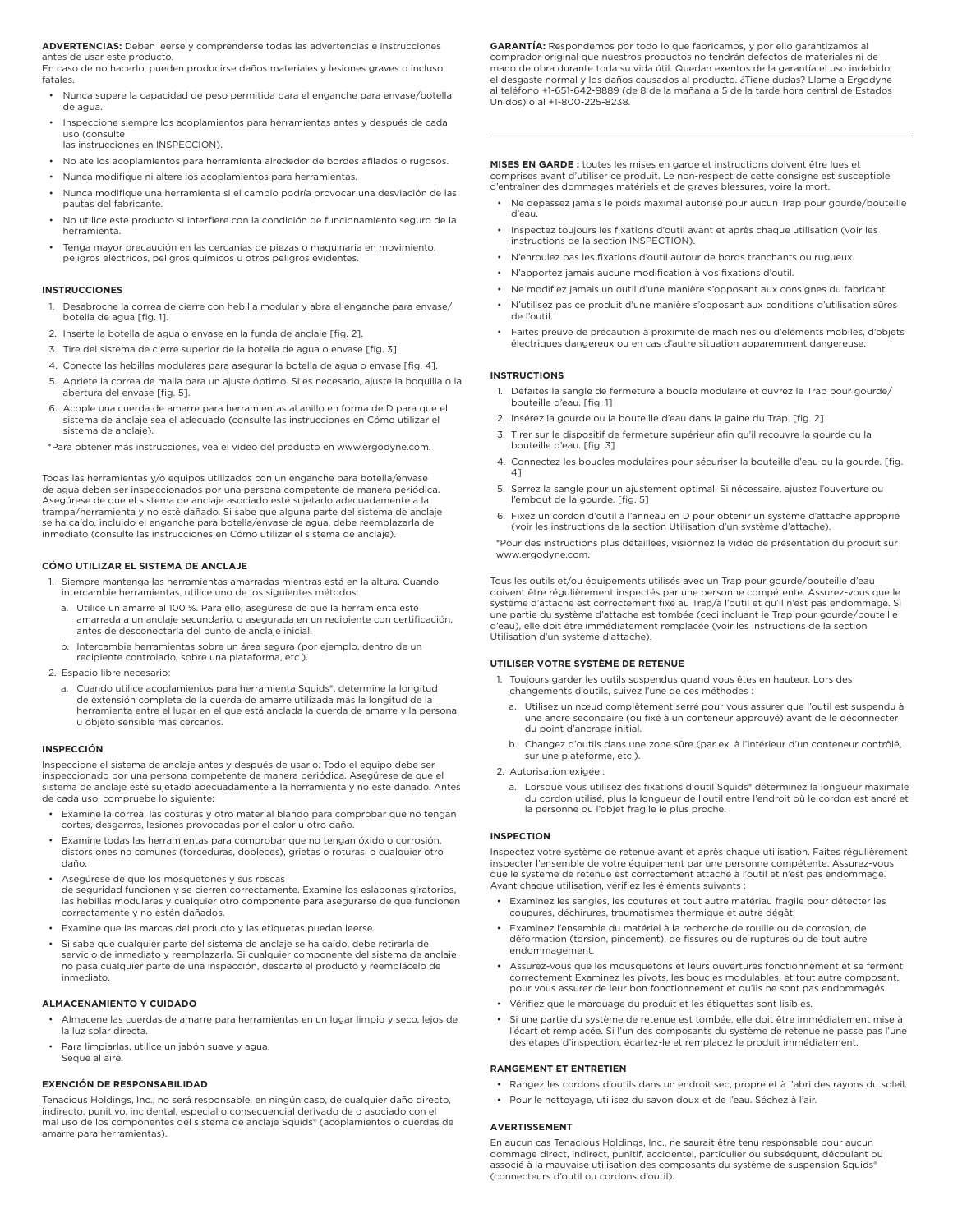**GARANTIE :** Nous sommes fiers de tous les produits que nous fabriquons et nous garantissons à l'acheteur d'origine que ces derniers ne comportent aucun défaut de pièce et de main d'œuvre, et ce pour toute la durée de vie du produit. Les dommages, les abus et/ou l'usure naturelle ne sont pas couverts. Des questions ? Contactez Ergodyne au +1-651-642-9889 (8:00 - 17:00 CST) ou au +1-800-225-8238.

**WARNHINWEISE:** Alle Warnhinweise und Anweisungen müssen vor Gebrauch dieses Produkts gelesen und verstanden werden. Andernfalls kann es zu Sachschäden, schweren Verletzungen oder Todesfällen führen.

- Überschreiten Sie niemals die zulässige Tragfähigkeit einer Wasserflaschen-/ Kanisterhalterung.
- Überprüfen Sie Tool Tails™ vor und nach jeder Benutzung (siehe Anweisungen zur ÜBERPRÜFUNG).
- Legen Sie die Werkzeuganschlüsse nicht um scharfe oder raue Kanten an.
- Verändern oder bearbeiten Sie Ihre Werkzeuganschlüsse niemals.
- Sie sollten ein Werkzeug niemals so modifizieren, dass es zu einer Abweichung der Herstellervorschriften führen würde.
- Dieses Produkt nicht verwenden, wenn dies den sicheren Betriebszustand des Werkzeugs gefährdet.
- Gehen Sie bei beweglichen Maschinen oder Teilen dieser, elektrischen Gefahren, chemischen Gefahren oder anderen offensichtlichen Gefahren besonders vorsichtig vor.

## **ANLEITUNG**

- 1. Lösen Sie den bausteinförmigen Verschluss und öffnen Sie die Wasserflaschen-/ Kanisterhalterung [abb. 1].
- 2. Führen Sie die Wasserflasche oder den Kanister in die Auffanghülse ein [abb. 2].
- 3. Ziehen Sie das obere Verschlusssystem über die Wasserflasche oder den Kanister [abb. 3].
- 4. Verbinden Sie die bausteinförmigen Verschlüsse, um die Wasserflasche oder den Kanister zu sichern [abb. 4].
- 5. Ziehen Sie den Gurtband für einen optimalen Sitz fest. Gegebenenfalls die Kanisterdüse oder -öffnung anpassen [abb. 5].
- 6. Bringen Sie eine Werkzeugschlaufe an den D-Ring an, um das passende Anbindesystem zu vervollständigen (siehe Anweisungen zum Gebrauch eines Anbindesystems).
- \*Eine Anleitung finden Sie als Produktvideo unter www.ergodyne.com.

Alle Werkzeuge und/oder Ausrüstungsgegenstände, die zusammen mit einer einer Wasserflaschen-/Kanisterhalterung verwendet werden, sollten regelmäßig von kompetentem Fachpersonal geprüft werden. Stellen Sie sicher, dass das Anbindesystem vorschriftsgemäß am Werkzeug/Halterung angebracht und nicht beschädigt ist. Wenn ein Teil des Anbindesystems - einschließlich einer Wasserflaschen-/Kanisterhalterung nachweislich herunterfiel, muss dieses sofort ersetzt werden (siehe Anweisungen zum Gebrauch eines Anbindesystems).

#### **VERWENDEN IHRES ANBINDESYSTEMS**

- 1. Werkzeuge stets anbinden, wenn Sie in Höhen arbeiten. Beim Wechseln von Werkzeugen eine der folgenden Methoden anwenden:
	- a. Verwenden Sie eine 100 % ige Anbindung, indem Sie das Werkzeug an einen zweiten Ankerpunkt anschließen oder in einem zugelassenen Behälter aufbewahren, bevor Sie sich vom ursprünglichen Ankerpunkt lösen.
	- b. Wechseln Sie Werkzeug über einem sicheren Bereich (z. B. in einem zugelassenen Behälter, über einer Plattform, usw.).
- 2. Erforderlicher Abstand:
	- a. Wenn Sie Squids® Werkzeugaufsätze verwenden, müssen Sie die Entfernung zwischen der vollständig ausgedehnten Länge der verwendeten Werkzeugschlaufe sowie die Länge des Werkzeugs zwischen der Verankerung der Werkzeugschlaufe und der nächsten Person oder einem empfindlichen Objekt bestimmen.

#### **INSPEKTION**

Überprüfen Sie Ihr Anbindesystem vor und nach jedem Gebrauch. Alle Ausrüstungsgegenstände sollten regelmäßig von kompetentem Fachpersonal geprüft werden. Sicherstellen, dass das Anbindesystem vorschriftsgemäß am Werkzeug angebracht und nicht beschädigt ist. Vor jedem Gebrauch die folgenden Punkte prüfen:

- Das Netzgewebe, die Nähte und andere weiche Materialien auf Schnitte, Risse, Hitzeschäden oder andere Schäden untersuchen.
- Sämtliche Hardware auf Rost oder Korrosion, abnormale Verformung (Verdrehen, Biegungen), Risse oder Bruchstellen oder andere Schäden überprüfen.
- Sicherstellen, dass die Karabiner und ihre Anschlüsse funktionieren und sich vorschriftsgemäß verriegeln lassen. Die Schwingen, Modulverschlüsse und sämtliche anderen Komponenten untersuchen, um diese auf ihre vorschriftsgemäße Funktion und Schäden zu prüfen.
- Die Markierungen auf dem Produkt und die Etiketten auf Lesbarkeit prüfen.
- Wenn ein Teil des Anbindesystems nachweislich herunterfiel, muss dieses sofort außer Betrieb genommen und ersetzt werden. Wenn eine Komponente des Anbindesystems eine Inspektion nicht besteht, muss dieses Produkt sofort entsorgt und ersetzt werden.

#### **LAGERUNG UND PFLEGE**

- Werkzeugschlaufen an einem sauberen, trockenen Ort und vor Sonnenlicht geschützt lagern.
- Mit milder Seife und Wasser reinigen. An der Luft trocknen lassen.

#### **HAFTUNGSAUSSCHLUSS**

Tenacious Holdings, Inc. haftet in keinem Fall für direkte, indirekte, strafbare, fahrlässige, besondere oder resultierende Schäden irgendeiner Art, die aus nicht sachgerechter Anwendung von Squids®Anbindesystem-Komponenten (Werkzeugschlaufen oder Zubehör) entstanden sind oder damit in Zusammenhang stehen.

**GARANTIE:** Wir stehen hinter unseren Produkten und garantieren dem Originalkäufer, dass unsere Produkte während der Lebensdauer des Produktes frei von Material-und Verarbeitungsfehlern sind. Beschädigungen, Missbrauch und/oder normaler Verschleiß sind nicht abgedeckt. Fragen? Rufen Sie Ergodyne unter +1-651-642-9889 (8 - 17 Uhr, CST) oder +1-800-225-8238 an.

**WAARSCHUWINGEN:** Alle waarschuwingen en instructies moeten zijn gelezen en begrepen voordat dit product wordt gebruikt. Als dit niet gebeurt, kan dit materiële schade, ernstig letsel of overlijden tot gevolg hebben.

- Overschrijd nooit de toegelaten gewichtscapaciteit van een Waterfles-/ **Drinkbushouder**
- Inspecteer Gereedschapsbevestigingen altijd voorafgaand aan en na elk gebruik (zie INSPECTIE-instructies).
- Wikkel een Gereedschapsbevestiging niet rond scherpe of ruwe hoeken.
- Wijzig of modificeer uw Gereedschapsbevestigingen niet.
- Pas gereedschap nooit aan als deze hierdoor niet langer voldoen aan de richtlijnen van de fabrikant.
- Gebruik dit product niet als dit een negatief effect heeft op de veilige werking van het gereedschap.
- Wees extra voorzichtig rondom bewegende machines of onderdelen, gevaren in verband met elektriciteit of chemische stoffen of andere zichtbare gevaren.

#### **INSTRUCTIES**

- 1. Maak de modulaire gesp van de sluitingsriem los en open de Waterfles-/ Drinkbushouder. [fig. 1]
- 2. Plaats de waterfles of drinkbus in de hoes van de houder. [fig. 2]
- 3. Plaats het bovenste sluitsysteem over de waterfles of drinkbus. [fig. 3]
- 4. Sluit de modulaire gespen om de waterfles of drinkbus te verankeren. [fig. 4]
- 5. Maak de weefselriem vast voor een optimale opstelling. Pas het mondstuk of de opening van de drinkbus aan indien nodig. [fig. 5]
- 6. Bevestig een gereedschapskoord aan de D-ring voor een gepast bevestigingssysteem (zie instructies Een bevestigingssysteem gebruiken).

\*Bekijk de productvideo op www.ergodyne.com voor meer gedetailleerde instructies.

Alle gereedschap en/of uitrusting die in combinatie met een Waterfles-/drinkbushouder worden gebruikt, moeten regelmatig door een competent persoon worden gecontroleerd. Zorg ervoor dat het bevestigingssysteem correct is vastgemaakt aan de houder/het gereedschap en niet is beschadigd. Indien van een onderdeel van het bevestigingssysteem, met inbegrip van de Waterfles-/drinkbushouder, bekend is dat het betrokken was bij een val, moet het gebruik ervan onmiddellijk worden gestopt en moet het worden vervangen (zie instructies Een bevestigingssysteem gebruiken).

#### **UW VASTMAAKSYSTEEM GEBRUIKEN**

- 1. Zorg ervoor dat gereedschap altijd is vastgemaakt wanneer uw op een hoogte werkt. Gebruik een van de volgende methoden voor het verwisselen van gereedschap:
	- a. Gebruik een '100% tie-off' door ervoor te zorgen dat het gereedschap is vastgemaakt aan een tweede anker—of veilig in een voor het gewicht geschikte container is geplaatst —alvorens het los te koppelen van het eerste verankeringspunt.
	- b. Verwissel gereedschap boven een veilige omgeving. (d.w.z in een container, boven een platform, enz).
- 2. Vereiste vrije ruimte:
	- a. Bij het gebruik van Squids® Gereedschapsbevestigingen dient u de totale lengte van het gebruikte gereedschapskoord te bepalen plus de afstand tussen het gereedschap waaraan het gereedschapskoord is bevestigd en de dichtstbijzijnde persoon of gevoelig object.

#### **INSPECTIE**

Inspecteer uw vastmaaksysteem voor en na elk gebruik. Alle apparatuur moet regelmatig door een competent persoon worden gecontroleerd. Zorg ervoor dat het vastmaaksysteem correct is bevestigd aan het gereedschap en niet is beschadigd. Controleer ook het volgende voorafgaand aan elk gebruik:

- Onderzoek weefsel, stikwerk en andere zachte materialen op sneden, scheuren, beschadiging door hitte of andere schade.
- Onderzoek alle hardware en let op roest of corrosie; abnormale vervorming (verdraaiingen, knikken); scheuren of barsten of eventuele andere schade.
- Controleer dat karabijnhaken en hun openingen goed werken en vergrendelen. Onderzoek wartels, modulaire gespen en andere onderdelen en controleer of ze goed werken en niet zijn beschadigd.
- Controleer of de aanduidingen op het product en de etiketten goed leesbaar zijn.
- Indien van een onderdeel van het vastmaaksysteem bekend is dat het betrokken was bij een val, moet het gebruik ervan onmiddellijk worden gestopt en moet het worden vervangen. Elk onderdeel van het vastmaaksysteem dat niet door een onderdeel van een inspectie komt, moet onmiddellijk worden verwijderd en vervangen.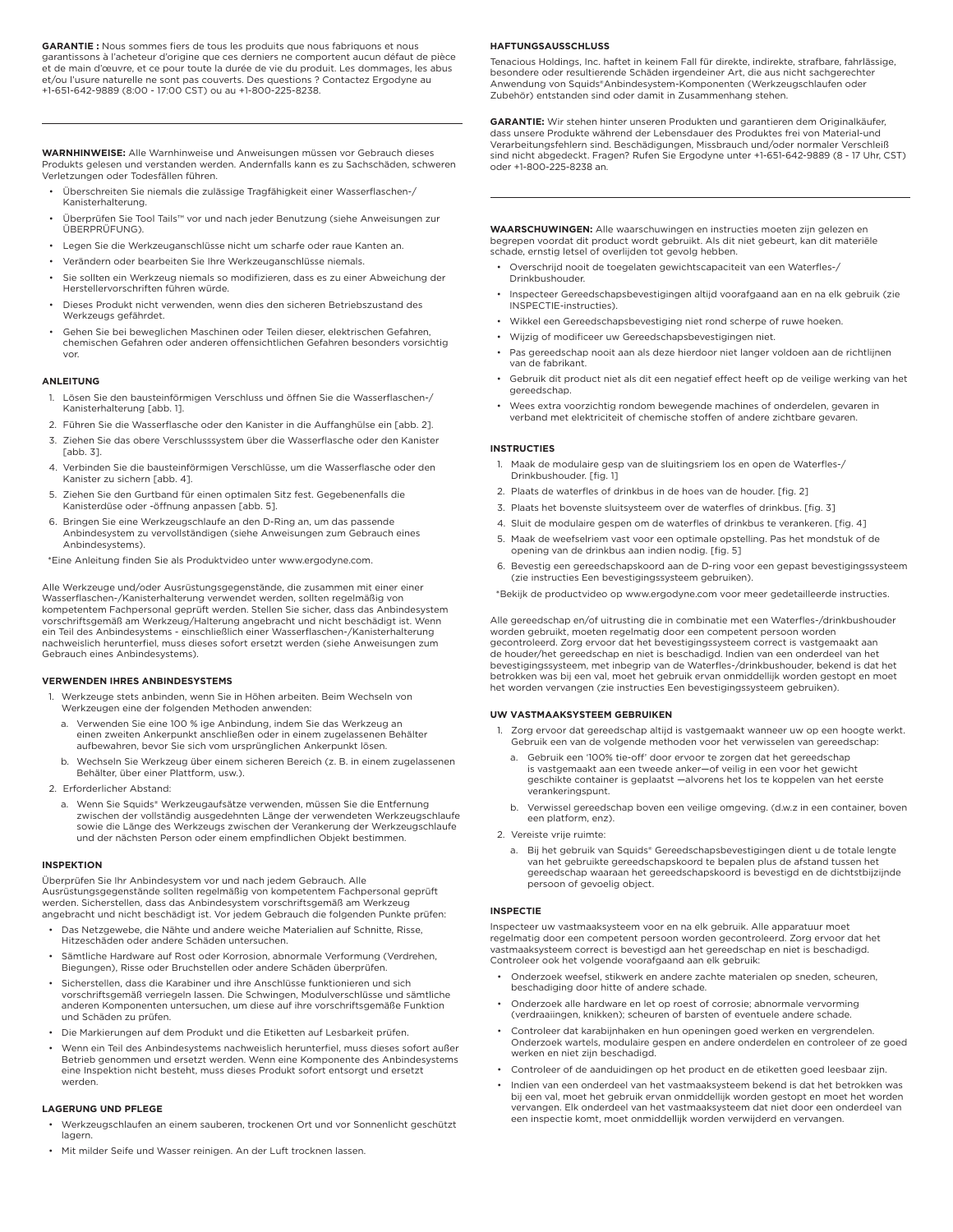#### **OPSLAG EN ONDERHOUD**

- Gereedschapskoorden moeten worden bewaard op een schone, droge plaats uit de buurt van direct zonlicht.
- Gebruik een milde zeep en water voor reiniging. Aan de lucht laten drogen.

#### **DISCLAIMER**

Tenacious Holdings, Inc.,is onder geen beding aansprakelijk voor directe, indirecte, strafrechtelijke, incidentele, speciale of gevolgschade van enigerlei aard, die het gevolg is van of verband houdt met het verkeerde gebruik van Squids® onderdelen van het vastmaaksysteem (gereedschapskoorden of gereedschapsbevestigingen).

**GARANTIE:** Als u niet geheel tevreden bent met de kwaliteit of het vakmanschap van dit Ergodyne-product, zullen wij het repareren, vervangen of uw geld teruggeven binnen negentig (90) dagen na aankoop. Schade, verkeerd gebruik en/of normale slijtage worden niet vergoed. Hebt u vragen? Bel Ergodyne op +1-651-642-9889 (8 a.m. - 5 p.m. CST) of +1-800-225-8238.

**AVVERTENZE:** leggere con attenzione tutte le avvertenze e le istruzioni relative a questo prodotto prima dell'uso. La mancata osservanza di questa norma può determinare danni materiali, gravi infortuni o la morte.

- Non superare mai il peso massimo ammissibile per la tasca per bottiglia d'acqua/ bomboletta.
- Ispezionare sempre i supporti per utensili prima e dopo l'uso (vedere le istruzioni di ISPEZIONE).
- Non avvolgere un supporto per utensile attorno a oggetti con bordi taglienti o ruvidi.
- Non modificare né alterare in alcun modo i supporti per utensili.
- Non modificare in alcun modo un utensile, deviando dalle linee guida del produttore.
- Non usare il prodotto se interferisce con l'uso in sicurezza degli utensili.
- Prestare particolare attenzione in presenza di macchinari o componenti mobili e in caso di rischi elettrici, chimici o di altro tipo.

#### **ISTRUZIONI**

- 1. Aprire la fascetta di chiusura con fibbia modulare,
- poi aprire la tasca per bottiglia d'acqua/bomboletta. [fig. 1] 2. Inserire la tasca per bottiglia d'acqua/bomboletta
- nel manicotto della tasca. [fig. 2]
- 3. Tirare la falda di chiusura superiore sulla bottiglia d'acqua/bomboletta. [fig. 3]
- 4. Collegare le fibbie modulari per fissare la bottiglia d'acqua/bomboletta. [fig. 4]
- 5. Tirare la fascetta a nastro per adattare al meglio il manicotto attorno alla bottiglia d'acqua/bomboletta. Se necessario, regolare l'ugello o l'apertura della bomboletta.  $[$ fig.  $5]$
- 6. Collegare un cordone per utensili al d-ring per completare il sistema di aggancio (vedere le istruzioni in Uso di un sistema di aggancio).
- \*Per istruzioni più dettagliate, vedere il video del prodotto sul sito www.ergodyne.com.

Fare ispezionare tutti gli utensili e/o le attrezzature usati assieme alla tasca per bottiglia d'acqua/bomboletta da persone competenti a scadenze regolari. Controllare che il sistema di aggancio sia correttamente collegato alla tasca/utensile e non sia danneggiato. Se qualsiasi parte del sistema di aggancio, inclusa la tasca per bottiglia d'acqua/bomboletta, è stata coinvolta in una caduta, occorre sostituirla immediatamente (vedere le istruzioni in Uso di un sistema di aggancio).

## **USO DEL SISTEMA DI AGGANCIO**

- 1. Quando si lavora in alto, tenere sempre agganciati gli utensili. Quando si cambia utensile, usare uno dei metodi seguenti:
	- a. Prima di sganciare l'utensile dal punto di ancoraggio iniziale, utilizzare una chiusura sicura al 100% assicurandosi che sia ancorato a un ancoraggio secondario, o fissato in un contenitore adatto.
- b. Cambiare utensile in un'area sicura (p.es. in un container, una piattaforma, ecc.). 2. Spazio libero richiesto:
	- a. Quando si usano i supporti per utensili Squids®, determinare la lunghezza di massima estensione del cordone per utensili usato, più la lunghezza dell'utensile tra il punto di ancoraggio del cordone e altre persone o sensibili.

#### **ISPEZIONE**

Controllare il sistema di aggancio prima e dopo ogni utilizzo. Fare ispezionare tutta l'attrezzatura da persone competenti a scadenze regolari. Controllare che il sistema di aggancio sia correttamente collegato all'utensile e non sia danneggiato. Prima di ogni uso, controllare quanto segue:

- Esaminare il nastro, le cuciture e altri materiali morbidi per rilevare eventuali tagli, strappi, danni da calore o di altro tipo.
- Esaminare tutto il materiale metallico per rilevare segni di ruggine o corrosione, distorsione anomala (pieghe, torsioni), crepe o rotture o qualsiasi altro danno.
- Accertarsi che i moschettoni e relative leve funzionino e si blocchino correttamente. Esaminare snodi, fibbie modulari e altri componenti per assicurarsi che funzionino correttamente e non siano danneggiati.
- Esaminare i contrassegni sul prodotto e le etichette per verificarne la leggibilità.
- Se si è a conoscenza del fatto che il sistema di aggancio non ha impedito una caduta, dismetterlo e sostituirlo immediatamente. Se qualsiasi componente del sistema di aggancio non supera l'ispezione, dismettere e sostituire immediatamente il prodotto.

#### **CONSERVAZIONE E CURA**

- Conservare i cordoni per utensili in un luogo pulito e asciutto, non esposto alla luce solare.
- Pulire con acqua e un sapone delicato. Lasciare asciugare all'aria.

## **LIMITAZIONE DI RESPONSABILITÀ**

In nessun caso Tenacious Holdings, Inc., sarà responsabile di risarcimenti esemplari, danni diretti, indiretti, incidentali, speciali o consequenziali derivanti da o associati all'uso improprio dei componenti del sistema di ancoraggio Squids® (cordoni o supporti).

**GARANZIA:** garantiamo all'acquirente originario che tutti i nostri prodotti sono esenti da difetti relativi a materie prime e lavorazione per l'intera durata di vita del prodotto. La garanzia non si estende a copertura per danno, abuso e/o la normale usura. Domande? Telefonare a Ergodyne al numero +1-651-642-9889 (8:00-17:00 CST) o all'800-225-8238.

**ADVARSLER:** Du skal læse og forstå alle advarsler og anvisninger, før du bruger dette produkt. Manglende overholdelse af dette kan medføre tingsskade, alvorlig personskade eller dødsfald.

- Den tilladte vægtkapacitet for et flaske-/dåseetui må aldrig overskrides.
- Efterse altid værktøjstilbehør før og efter brug (se anvisningerne for EFTERSYN).
- Bind ikke værktøjstilbehør om skarpe eller ru kanter.
- Der må aldrig foretages ændringer på værktøjstilbehør.
- Der må aldrig foretages ændringer på et værktøj, der kan resultere i fravigelse fra producentens retningslinjer.
- Produktet må ikke bruges, hvis det forhindrer, at værktøjet fungerer sikkert.
- Vær særlig forsigtig omkring bevægeligt maskineri eller dele, elektriske risici, kemiske risici eller andre tydelige risici.

## **ANVISNINGER**

- 1. Luk snapspændet op, og åbn etuiet til vandflasken/dåsen. [fig. 1]
- 2. Sæt vandflasken eller dåsen i etuiet. [fig. 2]
- 3. Træk den øverste del af etuiets lukkesystem over vandflasken eller dåsen. [fig. 3]
- 4. Spænd snapspændet, så vandflasken eller dåsen sidder fast. [fig. 4]
- 5. Stram stofremmen, så der fås en optimal tilpasning. Hvis nødvendigt, justeres dåsens dyse eller åbning. [fig. 5]
- 6. Fastgør en værktøjsline til D-ringen, så der opnås et korrekt forankringssystem (se anvisningerne til Brug af forankringssystemet).

\*For yderligere anvisninger se produktvideoen på www.ergodyne.com.

Alle værktøjer og/eller udstyr, der bruges sammen med et vandflaske-/dåseetui, skal regelmæssigt efterses af en kompetent person. Sørg for, at forankringssystemer er korrekt fastgjorte til etuiet/værktøjet og ikke er beskadigede. Hvis man ved, at en eller flere dele i forankringssystemet - herunder et vandflaske-/dåseetui - har været involveret i et fald, skal de(n) pågældende del(e) straks udskiftes (se anvisningerne til Brug af forankringssystemet).

#### **ANVÄNDA FÖRANKRINGSSYSTEMET**

- 1. Håll alltid verktyg förankrade när du arbetar på höga höjder Använd en av följande metoder när du byter verktyg:
	- a. Använd en 100 % uppknytningsbar knut genom att säkerställa att verktyget är förankrat till ett sekundärt ankare – eller säkrat i en märkt behållare – innan du frånkopplar den ursprungliga ankarpunkten.
	- b. Byt verktyg i ett säkert område. (t.ex. inuti en kontrollerad behållare, över en plattform, o.s.v.).

2. Obligatoriskt spel:

a. Vid användning av Squids® verktygstillbehör ska du bestämma snoddens längd i fullt utsträckt läge samt verktygets längd mellan snoddens förankringspunkt och närmaste person eller känsliga föremål.

#### **INSPEKTION**

Inspektera förankringssystemet före och efter varje användningstillfälle. All utrustning bör regelbundet inspekteras av en behörig person. Säkerställ att förankringssystemet är ordentligt förankrat i verktyget och att det inte är skadat. Kontrollera följande före varje användningstillfälle:

- Undersök väv, sömmar och andra mjuka material för skärskador, slitskador, värmeskador eller annan skada.
- Undersök alla beslag och kontrollera att de inte uppvisar tecken på rost och korrosion, onormal förvrängning (vridning, böjning), sprickor eller brott eller andra skador.
- Säkerställ att karbinhakarna och deras grindar fungerar och låser ordentligt. Undersök vridled, modulära spännen och andra komponenter för att säkerställa korrekt funktion och att de inte är skadade.
- Undersök markeringar på produkten och kontrollera att dekaler är läsliga.
- Du måste omedelbart ta förankringssystemet ur drift och ersätta det om du känner till att det har tappats. Om någon komponent i förankringssystemet underkänns under inspektionen ska du omedelbart bortskaffa och ersätta produkten.

#### **FÖRVARING OCH SKÖTSEL**

- Förvara verktygsnoddar på en ren och torr plats borta från direkt solljus.
- Rengör med mild tvål och vatten. Lufttorka.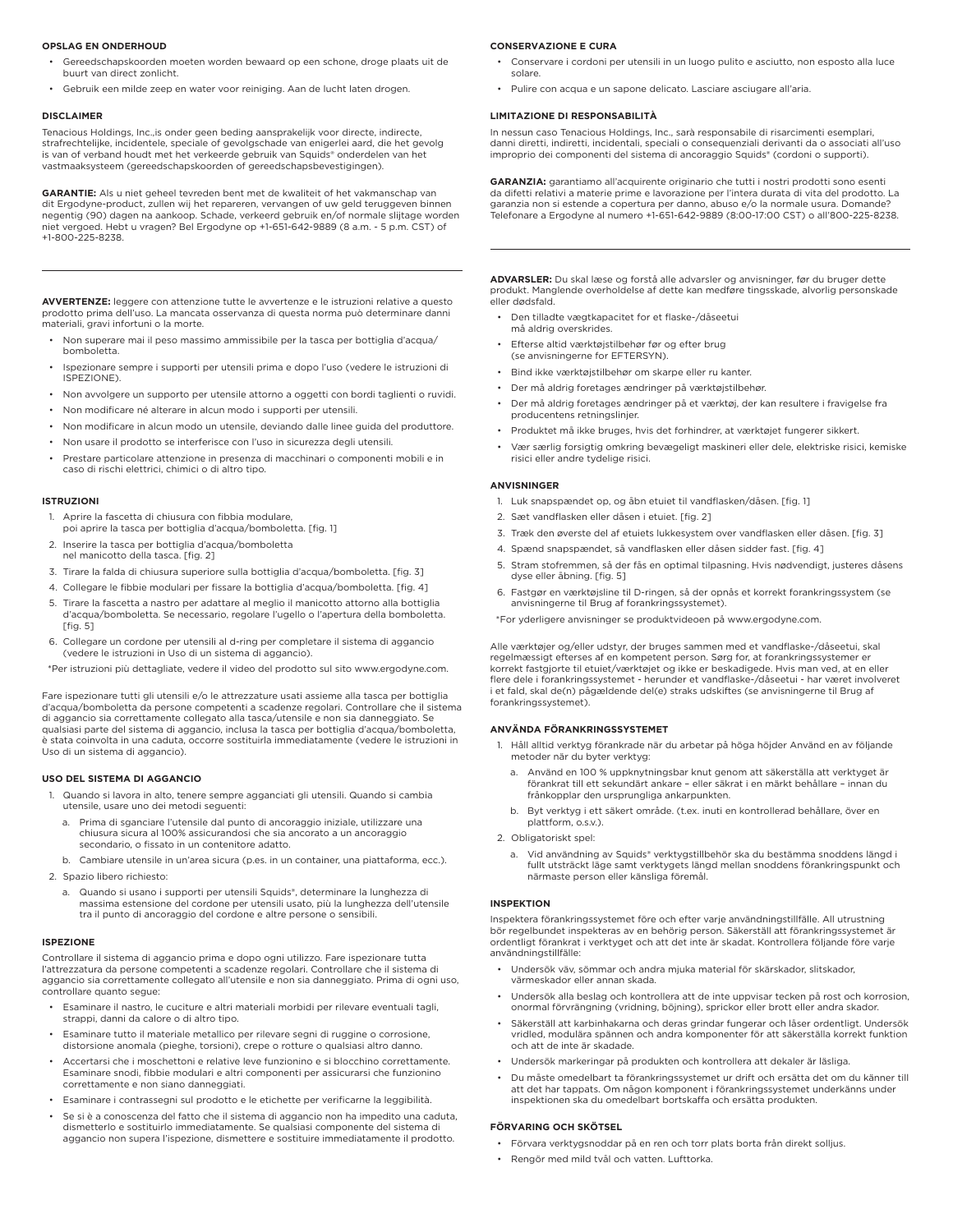## **ANSVARSFRISKRIVNING**

Under inga omständigheter ska Tenacious Holdings, Inc., hållas ansvarigt för några direkta, indirekta, straffande, tillfälliga skador eller följdskador som uppstår på grund av eller i samband med felaktigt bruk av komponenterna i förankringssystem från Squids® (verktygssnoddar och förankringar).

**GARANTI:** Vi står bakom allt vi tillverkar och garanterar ursprunglig köpare att våra produkter är fria från defekter i material och utförande under produktens livslängd.<br>Skador, vårdslöshet och/eller normalt slitage täcks inte. Frågor? Kontakta Ergodyne på +1-651-642-9889 (kl. 08.00–17.00 CST) eller +1-800-225-8238.

**VARNINGAR:** Läs alla varningar och anvisningar och se till att du har förstått dem innan produkten används. Underlåtenhet att göra det kan leda till egendomsskador, allvarliga personskador eller dödsfall.

- Överskrid aldrig tillåten viktkapacitet för en hållare för vattenflaska/kanister.
- Inspektera alltid verktygstillbehör före och efter varje användningstillfälle (se anvisningarna i INSPEKTION).
- Vira inte verktygstillbehör runt vassa eller grova kanter.
- Verktygstillbehör får aldrig modifieras eller förändras.
- Modifiera aldrig ett verktyg som kan resultera i avvikelse från tillverkarens riktlinjer.
- Använd inte denna produkt om den inte är kompatibel med säkra arbetsförhållanden för verktyget.
- Var extra försiktig kring rörliga maskiner eller delar, elektriska faror, kemiska faror eller andra uppenbara faror.

#### **INSTRUKTIONER**

- 1. Lossa det modulära spännets förslutningsrem och öppna hållaren för vattenflaska/ kanister. [fig. 1]
- 2. För in vattenflaskan eller kanistern i fodralet. [fig. 2]
- 3. Dra det övre förslutningssystemet över vattenflaskan eller kanistern. [fig. 3]
- 4. Sätt på de modulära spännena för att hålla fast vattenflaskan eller kanistern. [fig. 4]
- 5. Dra åt nätremmen för optimal passning. Justera vid behov kanisterns munstycke eller öppning. [fig. 5]
- 6. Fäst fast en verktygssnodd i D-ringen så att fixeringssystemet blir komplett (se anvisningarna i Använda ett fixeringssystem).
- \*Ytterligare anvisningar finns i produktvideon på www.ergodyne.com.

Alla verktyg och/eller utrustning som används tillsammans med en hållare för vattenflaska/ kanister ska inspekteras regelbundet av en behörig person. Säkerställ att ett tillhörande fixeringssystem är ordentligt förankrat i hållaren/verktyget och att det inte är skadat. Om du känner till att någon del av fixeringssystemet – inklusive hållaren för vattenflaska/ kanister – har tappats måste den omedelbart tas ur drift och ersättas (se anvisningarna i Använda ett fixeringssystem).

## **ANVÄNDA FÖRANKRINGSSYSTEMET**

- 1. Håll alltid verktyg förankrade när du arbetar på höga höjder Använd en av följande metoder när du byter verktyg:
	- Använd en 100 % uppknytningsbar knut genom att säkerställa att verktyget är förankrat till ett sekundärt ankare – eller säkrat i en märkt behållare – innan du frånkopplar den ursprungliga ankarpunkten.
	- b. Byt verktyg i ett säkert område. (t.ex. inuti en kontrollerad behållare, över en plattform, o.s.v.).
- 2. Obligatoriskt spel:
	- a. Vid användning av Squids® verktygstillbehör ska du bestämma snoddens längd i fullt utsträckt läge samt verktygets längd mellan snoddens förankringspunkt och närmaste person eller känsliga föremål.

## **INSPEKTION**

Inspektera förankringssystemet före och efter varje användningstillfälle. All utrustning bör regelbundet inspekteras av en behörig person. Säkerställ att förankringssystemet är ordentligt förankrat i verktyget och att det inte är skadat. Kontrollera följande före varje användningstillfälle:

- Undersök väv, sömmar och andra mjuka material för skärskador, slitskador, värmeskador eller annan skada.
- Undersök alla beslag och kontrollera att de inte uppvisar tecken på rost och korrosion, onormal förvrängning (vridning, böjning), sprickor eller brott eller andra skador.
- Säkerställ att karbinhakarna och deras grindar fungerar och låser ordentligt. Undersök vridled, modulära spännen och andra komponenter för att säkerställa korrekt funktion och att de inte är skadade.
- Undersök markeringar på produkten och kontrollera att dekaler är läsliga.
- Du måste omedelbart ta förankringssystemet ur drift och ersätta det om du känner till att det har tappats. Om någon komponent i förankringssystemet underkänns under inspektionen ska du omedelbart bortskaffa och ersätta produkten.

# **FÖRVARING OCH SKÖTSEL**

- Förvara verktygsnoddar på en ren och torr plats borta från direkt solljus.
- Rengör med mild tvål och vatten. Lufttorka.

#### **ANSVARSFRISKRIVNING**

Under inga omständigheter ska Tenacious Holdings, Inc., hållas ansvarigt för några direkta, indirekta, straffande, tillfälliga skador eller följdskador som uppstår på grund av eller i samband med felaktigt bruk av komponenterna i förankringssystem från Squids® (verktygssnoddar och förankringar).

**GARANTI:** Vi står bakom allt vi tillverkar och garanterar ursprunglig köpare att våra produkter är fria från defekter i material och utförande under produktens livslängd. Skador, vårdslöshet och/eller normalt slitage täcks inte. Frågor? Kontakta Ergodyne på +1-651- 642-9889 (kl. 08.00–17.00 CST) eller +1-800-225-8238.

**AVISOS:** todos os avisos e instruções devem ser lidos e entendidos antes de usar este produto. A não observância desta instrução poderá causar danos à propriedade, ferimentos graves ou morte.

- Nunca ultrapasse a capacidade de peso permitida para a bolsa para recipiente/ garrafa de água.
- Inspecione sempre os acessórios para ferramentas antes e depois de cada uso (consulte as instruções INSPEÇÃO).
- Não enrole os acessórios para ferramentas ao redor de bordas afiadas ou rebarbadas.
- Nunca modifique ou altere seus acessórios para ferramentas.
- Nunca modifique uma ferramenta de modo que ela cause discrepâncias em relação às diretrizes do fabricante.
- Não use este produto se ele interferir com as condições de funcionamento seguro da ferramenta.
- Tenha maior cuidado nas proximidades de máquinas ou peças móveis, perigos elétricos, perigos químicos ou outros perigos aparentes.

## **INSTRUÇÕES**

- 1. Solte a cinta de fechamento da fivela modular e abra a bolsa para recipiente/garrafa de água. [fig. 1]
- 2. Insira a garrafa de água ou o recipiente na bolsa. [fig. 2]
- 3. Puxe o sistema de fechamento superior sobre a garrafa de água ou recipiente. [fig. 3]
- 4. Conecte as fivelas modulares para fixar a garra de água ou recipiente. [fig. 4]
- 5. Aperte a cinta de tecido para obter um encaixe ideal. Se necessário, ajuste a abertura ou o bocal do recipiente. [fig. 5]
- 6. Fixe uma corda de ferramenta no anel D para concluir o sistema de amarração adequado (consulte as instruções Uso de um sistema de amarração).

\*Para obter mais instruções, assista ao vídeo do produto no site www.ergodyne.com. Todas as ferramentas e/ou equipamentos usados em conjunto com uma bolsa para recipiente/garrafa de água devem ser inspecionados regularmente por uma pessoa competente. Verifique se o sistema de amarração associado está devidamente preso à bolsa/ferramenta e não está danificado. Se tiver conhecimento de que uma parte de um sistema de amarração—inclusive uma bolsa para recipiente/garrafa de água—esteve envolvida em uma queda, é necessário substituí-la imediatamente (consulte as instruções Uso de um sistema de amarração).

## **USO DO SISTEMA DE AMARRAÇÃO**

- 1. Sempre mantenha ferramentas amarradas quando estiver em locais altos. Ao trocar de ferramenta, use um dos métodos a seguir:
	- a. Prenda a ferramenta a uma fixação secundária (ou coloque-a em um recipiente apropriado) antes de desconectá-la do ponto de fixação inicial, usando assim ancoragem de 100%.
	- b. Troque as ferramentas sobre uma área segura (por exemplo, dentro de um recipiente controlado, sobre uma plataforma, etc.).
- 2. Espaço necessário:
	- a. Ao usar acessórios para ferramentas Squids®, determine o comprimento totalmente estendido da corda usada, mais o comprimento da ferramenta entre o ponto onde a corda é fixada e a pessoa ou objeto frágil mais próximo.

#### **INSPEÇÃO**

Inspecione o sistema de amarração antes e depois de cada utilização. Todos os equipamentos devem ser regularmente inspecionados por uma pessoa competente. Verifique se o sistema de amarração está devidamente preso à ferramenta e não está danificado. Antes de cada uso, verifique o seguinte:

- Examine o tecido, as costuras e outros materiais flexíveis para verificar se há cortes, rasgões, danos por calor ou outros danos.
- Examine todas as ferragens em busca de ferrugem ou corrosão; distorção anormal (torções, curvas); rachaduras ou quebras; ou qualquer outro dano.
- Verifique se os mosquetões e seus portões funcionam e travam devidamente. Examine se articulações, fivelas modulares e outros componentes estão funcionando devidamente e não estão danificados.
- Examine a legibilidade das marcações e etiquetas no produto.
- Se houver conhecimento de que alguma parte do sistema de amarração esteve envolvida em uma queda, é necessário retirá-la de serviço e substituí-la imediatamente. Se algum componente do sistema de amarração não for aprovado em uma inspeção, descarte-o e substitua o produto imediatamente.

## **ARMAZENAMENTO E CUIDADO**

- Armazene talabartes de ferramenta em local limpo e seco, longe da luz solar direta.
- Para limpar, use sabão suave e água. Seque em ambiente arejado.

## **ISENÇÃO DE RESPONSABILIDADE**

Em nenhum caso, a Tenacious Holdings, Inc., será responsável por quaisquer danos diretos, indiretos, punitivos, acidentais, especiais ou consequentes decorrentes ou associados à instalação incorreta ou uso inapropriado dos componentes do sistema de amarração Squids® (talabartes de ferramenta ou acessórios).